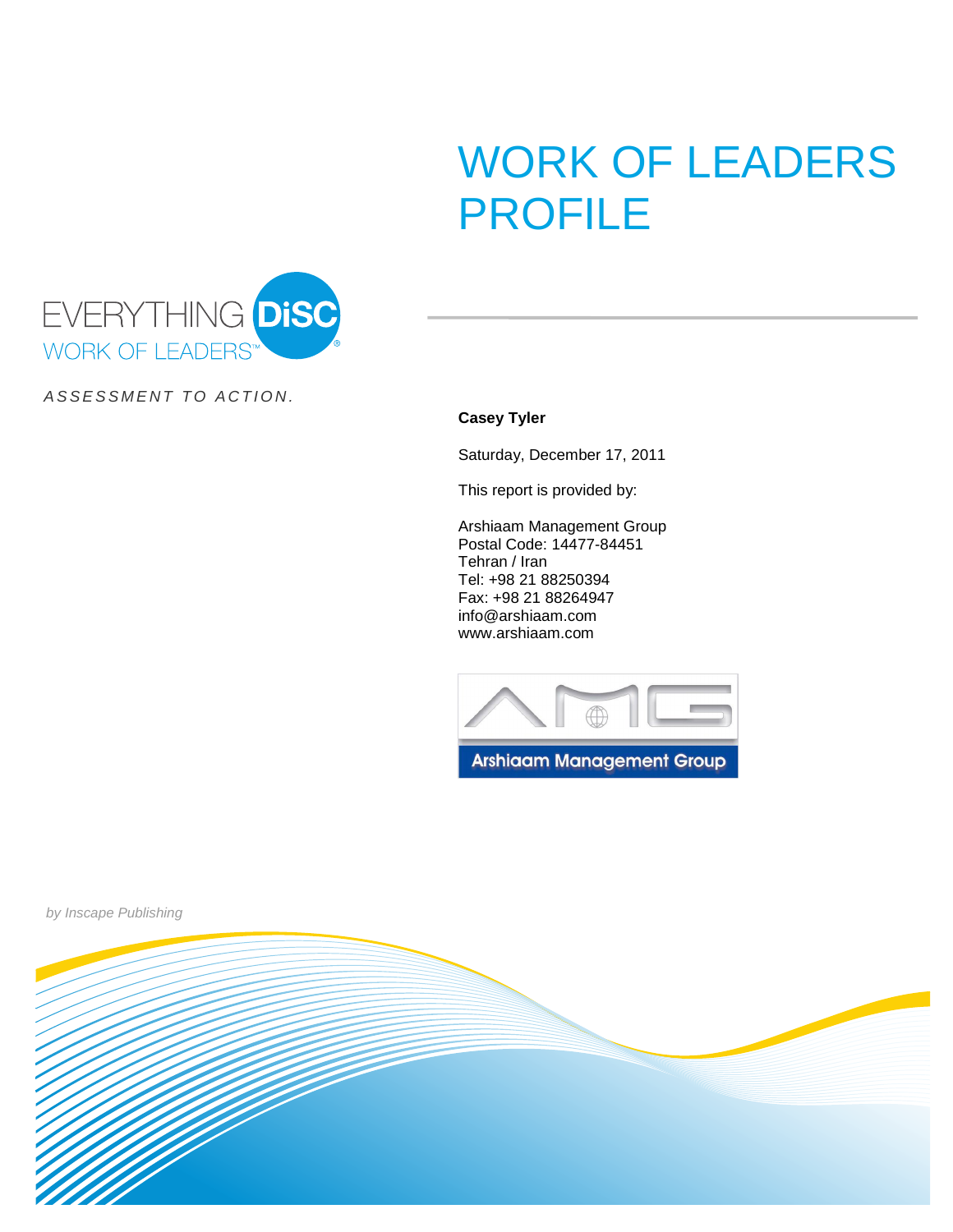

# **Welcome to Work of Leaders**

Everything DiSC<sup>®</sup> Work of Leaders<sup>™</sup>

Everything DiSC<sup>®</sup> Work of Leaders™ provides a simple, compelling process that helps leaders get real results. The program improves self-awareness in key areas that will help you get better outcomes in your role as a leader.

## Introduction to Work of Leaders

**Where did Work of Leaders come from?** This program is based on a four-year development effort that began by analyzing and distilling the work of leadership researchers from the last three decades. With the help of 300 subject matter experts from more than 150 organizations, we identified a specific set of leadership best practices.

**How do we define leadership?** Work of Leaders approaches leadership as a one-to-many relationship, as opposed to the one-to-one relationship of management.

**How does leadership connect to DiSC® ?** Your DiSC style influences how you approach each of the steps of the process. DiSC doesn't imply that you can or can't do any of the steps. It simply tells you how much energy will be required to do the different aspects of each step.

**How is this different from other DiSC profiles?** Unlike other DiSC reports, which emphasize understanding the differences between people, Work of Leaders focuses on understanding how your tendencies influence your effectiveness in specific leadership situations.

# Cornerstone Principles of Work of Leaders

- ▶ Work of Leaders focuses on tangible steps directed at **leading a group or organization** toward desired outcomes
- $\blacktriangleright$  The concepts in this report are relevant for **leaders at all levels**
- Your leadership is influenced by a **variety of factors** such as character, life experiences, cognitive abilities, and maturity
- All four DiSC styles **contribute to leadership success**, and most likely your strengths reflect **your own DiSC style**
- ▶ Your report focuses on developing **preferred behaviors** that are based on **best practices**
- The best practices are **context specific**, so the preferred behaviors will change depending on the needs of the situation

# Work of Leaders: Vision, Alignment, and Execution

Work of Leaders provides a simple, three-step **process** to help you reflect on how you approach the most fundamental work of leaders: Creating a **Vision,** building **Alignment** around that vision, and championing **Execution** of the vision.



The work of leaders includes crafting a vision of new possibilities for the future through **exploration, boldness,** and **testing assumptions.**



## VISION ALIGNMENT EXECUTION

Leaders build alignment by communicating with **clarity,** engaging in **dialogue,** and providing **inspiration,** so everyone is moving in the same direction.



Finally, leaders need to champion execution through **momentum, structure,** and **feedback,** to enable the group to capitalize on its talents while making the vision a reality.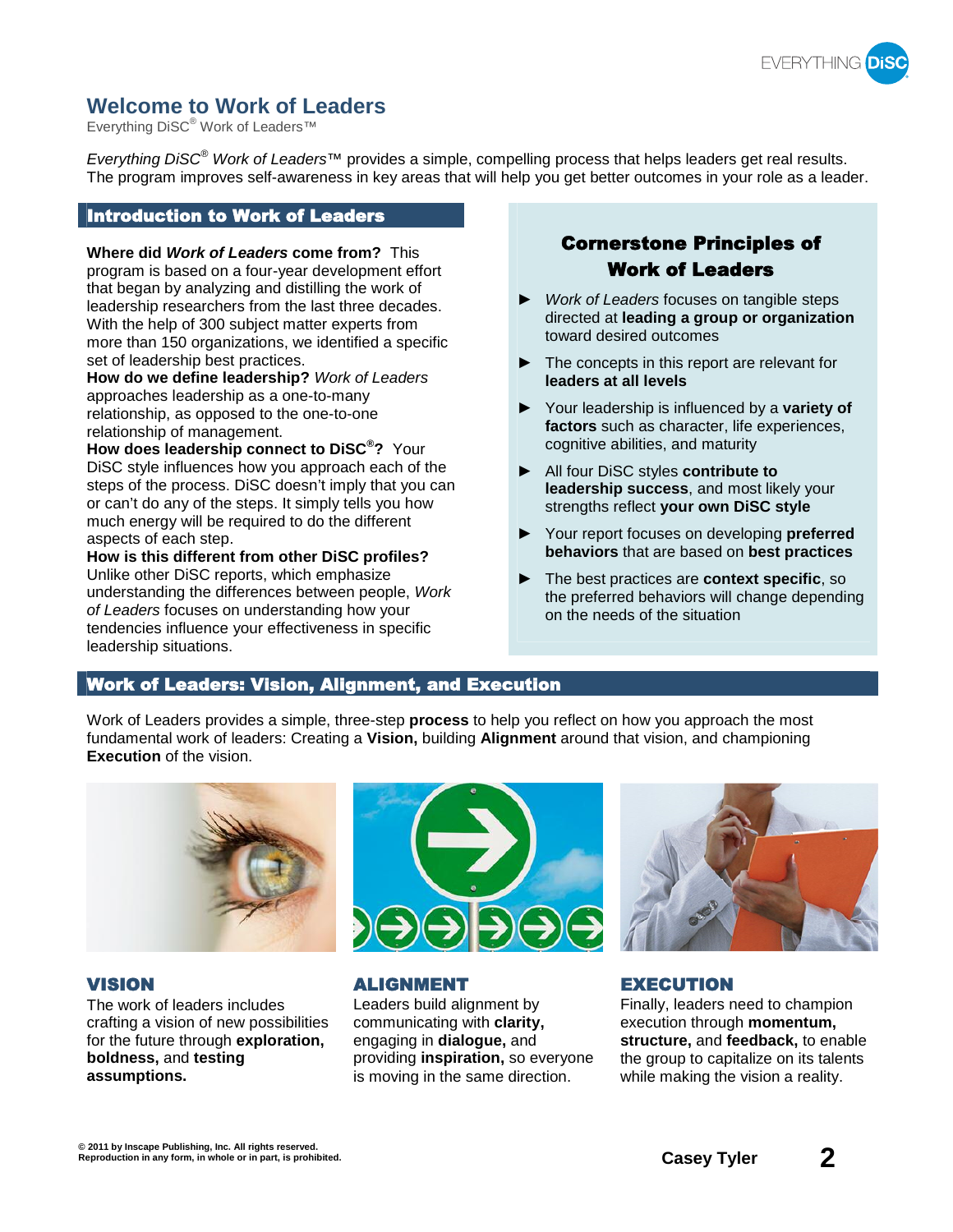

# **Your Leadership Priorities Your DiSC® Leadership Style**

Everything DiSC® Work of Leaders™

Your DiSC<sup>®</sup> style can say a great deal about what aspects of the job you see as most important, and it can influence how you interact with your colleagues.

Overall, your top leadership priorities are being **Pioneering**, **Commanding**, and **Energizing**. This means that you're probably a bold leader who looks for exciting new opportunities. Others might describe you as passionate, enterprising, and driven. Most likely, you push yourself to achieve ambitious goals, and you're usually able to rally others to get on board.



# What Priorities Shape Your Leadership Experience?

#### ) **Being Pioneering**

Casey, leaders with your Di style are attracted to bold ideas that stretch the boundaries of what's possible. In fact, you tend to be much more adventurous and daring than most people, and you probably like to jump on opportunities to explore new avenues for growth. As a result, you don't spend too much time analyzing options and reviewing details. You make decisions quickly, and you may overlook important considerations in your drive to move forward. Because you're eager to advance your ideas, you may become impatient with red tape or cautious people.

## ) **Being Commanding**

As a leader who values achievement, you set ambitious goals that will yield the biggest payoff for your effort. In fact, you may be so impatient for immediate results that you can come across as demanding at times. And because you have a strong internal drive, taking charge and maintaining control are probably important to you. While your intensity and confidence may sometimes be intimidating for those who are more reserved, you're probably also quick to share your victories with others.

## ) **Being Energizing**

Leaders with your Di style have a dynamic and enthusiastic approach to their work. Even in the face of obstacles, you're unlikely to let your momentum lag. Because you tend to be passionate and self-assured, you're probably quite persuasive and enjoy rallying others to achieve group goals. Your dynamic and positive approach lets people know that you are confident that they can contribute to the team effort. Furthermore, your outgoing nature probably means you have a knack for connecting the group to resources and opportunities through networking.